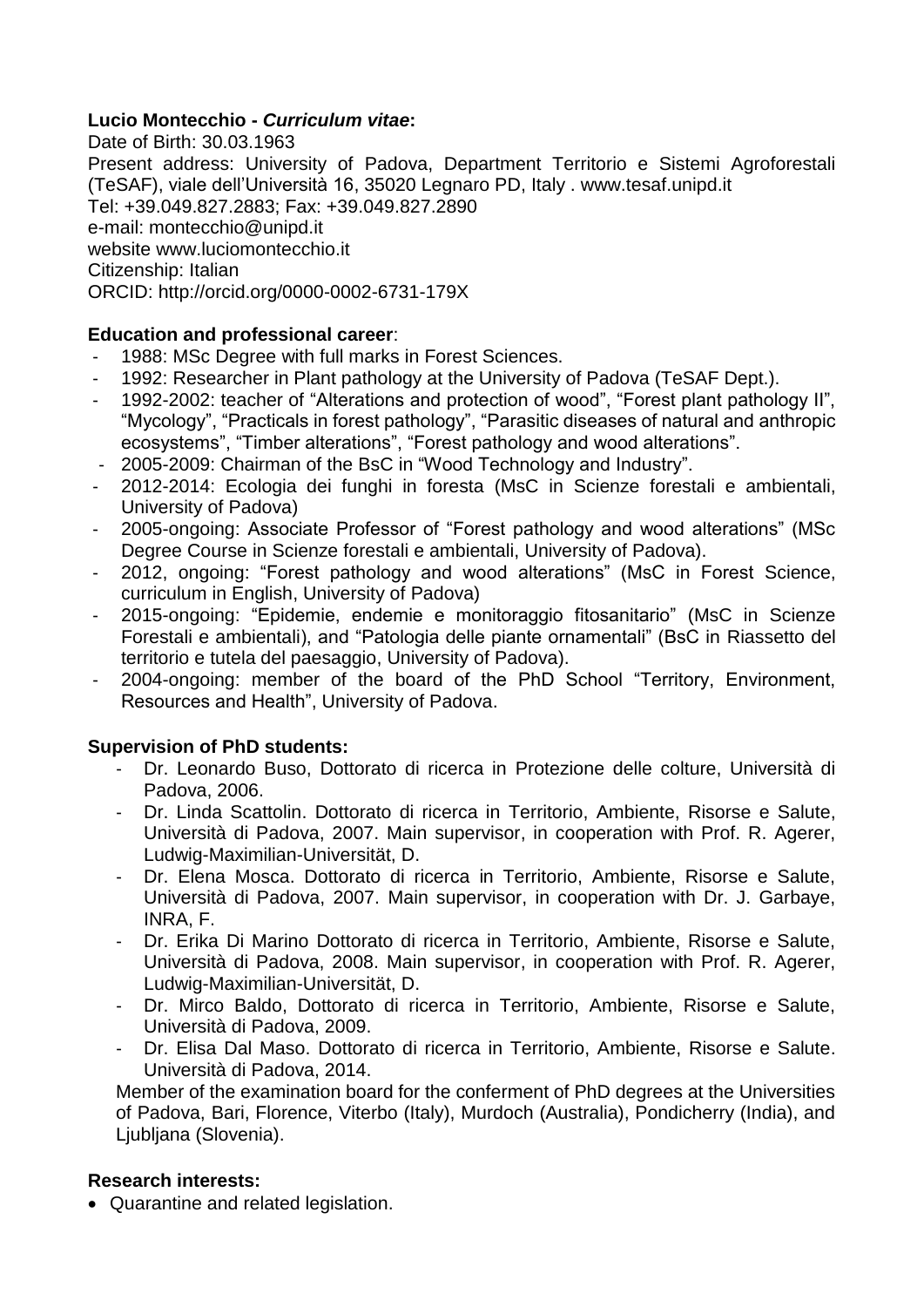- Epidemiology, infection and colonization strategies (including electron microscopy).
- Survey and monitoring (including forecasting tools).
- Taxonomy: description of both mutualistic and parasitic fungal species.
- Diagnostics (including ectomycorrhizal community composition as diagnostic bioindicators).
- Control: biological, physical and chemical control in agricultural, forest and ornamental plants, including low impact trunk injection devices and products.

## **Scientific and expertise relevant cooperations:**

- 1996-2004: Technische Universität Műnich, Lehrstuhl für Ökophysiologie der Pflanzen (Dr. H. Blaschke; Freising, D).
- 1996-2006: Ludwig-Maximilian-Universität, Bereich Biodiversitätsforschung Systematische Mykologie (Prof. R. Agerer, Munich, D);
- 1999: Ludwig-Maximilians-Universität, Institut für Statistik (Munich, D).
- 2003-2007: National Institute of Nuclear Physics, National laboratories at Legnaro PD.
- 2003-2007: Unitè Mixte de Recherche I.N.R.A. Université H. Poincaré "Interactions Arbres / MicroOrganismes" (Dr. F. Martin and Dr. J. Garbaye; Nancy-Champenoux, F).
- 2005-2008: Corpo Forestale dello Stato (Roma). Planning of the field surveys, editing of the technical manual and training courses for SFC teams responsible for phytosanitary monitoring in the National Forest and Carbon Inventory (INFC 2005-08).
- 2006-2008: Agricultural University of Iceland, Department of Natural Resources and Environmental Sciences (Prof. Ó. Arnalds; Hvannejri, ICE).
- 2007-2008: European Commission, Directorate-General Health and Consumer Protection, Food and Veterinary Office: expert on inspection missions to Cyprus (*Seiridium cardinale*) and in Spain (*Gibberella circinata*). Curriculum-based appointment.

2012: Michigan State University, Department of Entomology (Prof. J. Wise; Lansing, USA).

- 2010-ongoing: Slovenian Forestry Institute, Department for Forest Protection (Dr. D. Jurc; Liubliana: SLO).
- 2011-ongoing: University of Zagreb, Faculty of Forestry (Prof. D. Diminic; Zagreb, HR)
- 2012-ongoing: Austrian research centre for forests (BFW), unit of Phytopathology (Dr. T. Cech, Vienna, A).
- 2014: IPPC/FAO: member of the Expert working group "International movement of wood products".
- 2007-ongoing: Higher Institute for Environmental Protection and Research (ISPRA). Member of the Scientific Committee of the "Special project fungi".
- 2007-ongoing: Ministry of Agricultural, Food and Forestry Policies, central phytosanitary service. Italian representative at EPPO (European and Mediterranean Plant Protection Organization on the panel "Quarantine pests in forestry". Curriculum-based appointment.
- 2009-ongoing: European and Mediterranean Plant Protection Organization (EPPO): core member in the compilation and evaluation of Pest Risk Analyses. Curriculum-based appointment.
- invited speaker at several international workshops and congresses, including the University of Zagreb and the Michigan State University.
- 2015- ongoing: Universidad de Exrtremadura, Grupo de Investigacion forestal (Prof. A. Solla).
- 2015-ongoing: Plant diseases expert in the Board of the Unesco Botanical Garden of the University of Padova.

# **Reviewer/editor for international journals:**

2014-ongoing: Member of the Editorial Board of Jove (Journal of Visualized Experiments, USA).